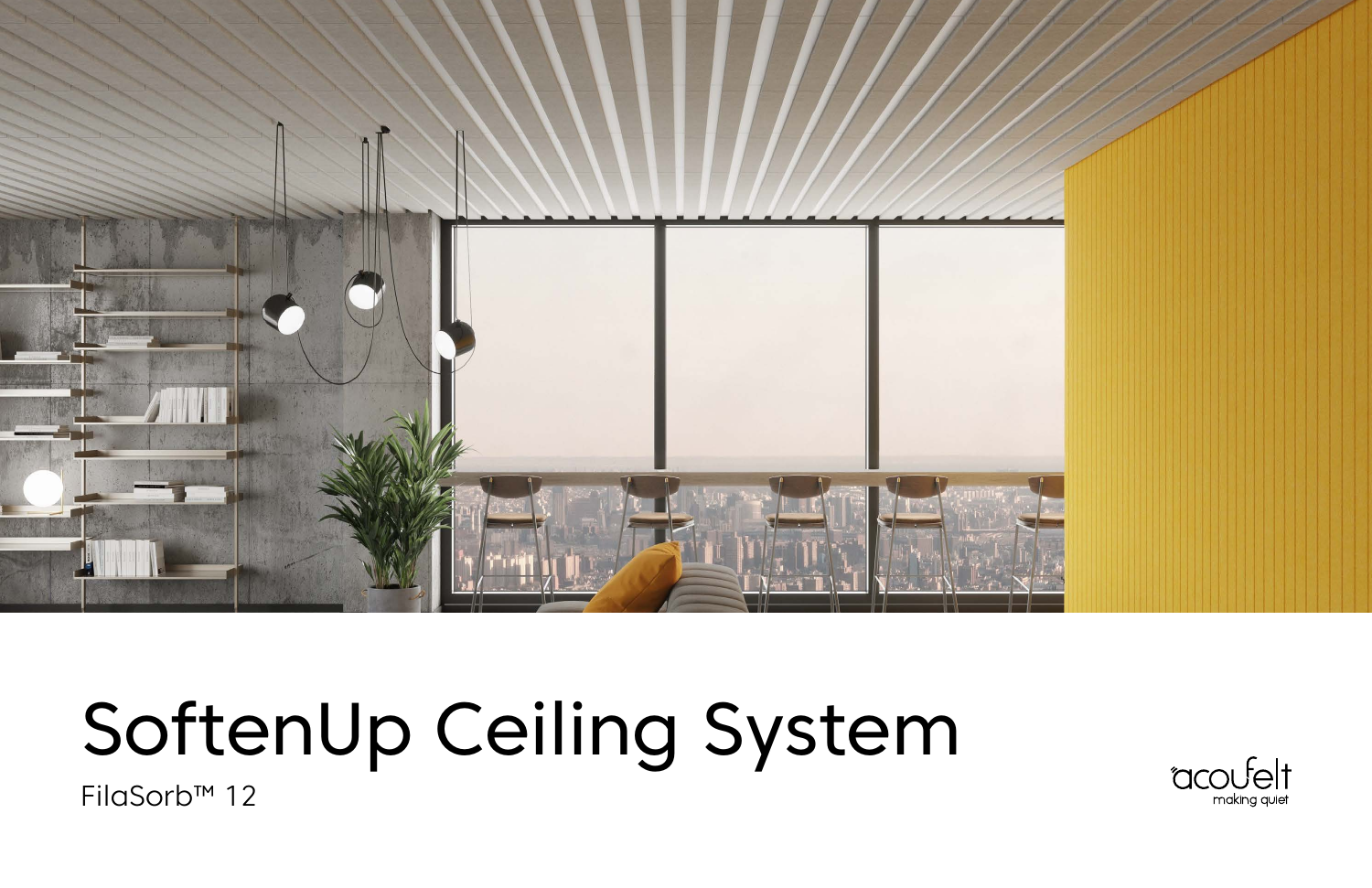erformance testing is in progress.

# Technical Data

| Product                       | SoftenUp Ceiling System                   |              | Fire Test Method Number   | AS ISO 9705: Group 1                               | Product acoustic pe |
|-------------------------------|-------------------------------------------|--------------|---------------------------|----------------------------------------------------|---------------------|
| Surface                       | Ceiling                                   |              |                           | ASTM E84-17a Class A                               |                     |
| Composition                   | 100% Polyester                            |              | <b>Indoor Air Quality</b> | Low VOCs emission, formaldehyde<br>and Phenol-free |                     |
| Material                      | FilaSorb™                                 |              |                           |                                                    |                     |
| Recycled Content              | 60% min.                                  |              | <b>Light Fastness</b>     | ISO 105-B02 1994, 6-7                              |                     |
| Thickness                     | 12mm $\vert 0.47^{\circ} \vert_{+/-10\%}$ |              |                           |                                                    |                     |
| Weight                        | $0.49$ lb/ft <sup>2</sup> +/-10%          |              |                           |                                                    |                     |
| <b>Slat Profile Dimension</b> | Width                                     | Depth        |                           |                                                    |                     |
|                               | $2"$ or $4"$                              | $1"$ or $3"$ |                           |                                                    |                     |
| <b>Panel Dimension</b>        | 24"W x 24"L x 0.5"D                       |              |                           |                                                    |                     |
|                               | 24"W x 48"L x 0.5"D                       |              |                           |                                                    |                     |
|                               | 24"W x 96"L x 0.5"D                       |              |                           |                                                    |                     |
|                               | Custom size available upon request.       |              |                           |                                                    |                     |
| Compatible T Grid Layout      | Standard 2' x 2' Grid                     |              |                           |                                                    |                     |

### **Guarantees**

### Product Detail

| Lead Time                      | Ships in 4-6 weeks |
|--------------------------------|--------------------|
| <b>Light Fastness Warranty</b> | 10 Years*          |
| Customizable                   | Yes                |

- Declare Certification
- LCB Red List Free
- Phenol And Formaldehyde Free
- \* conditions apply Low VOC
	- CDPH Compliance
		- Aligns With Building Standards

### Acoustic Performance

### Environmental Attributes







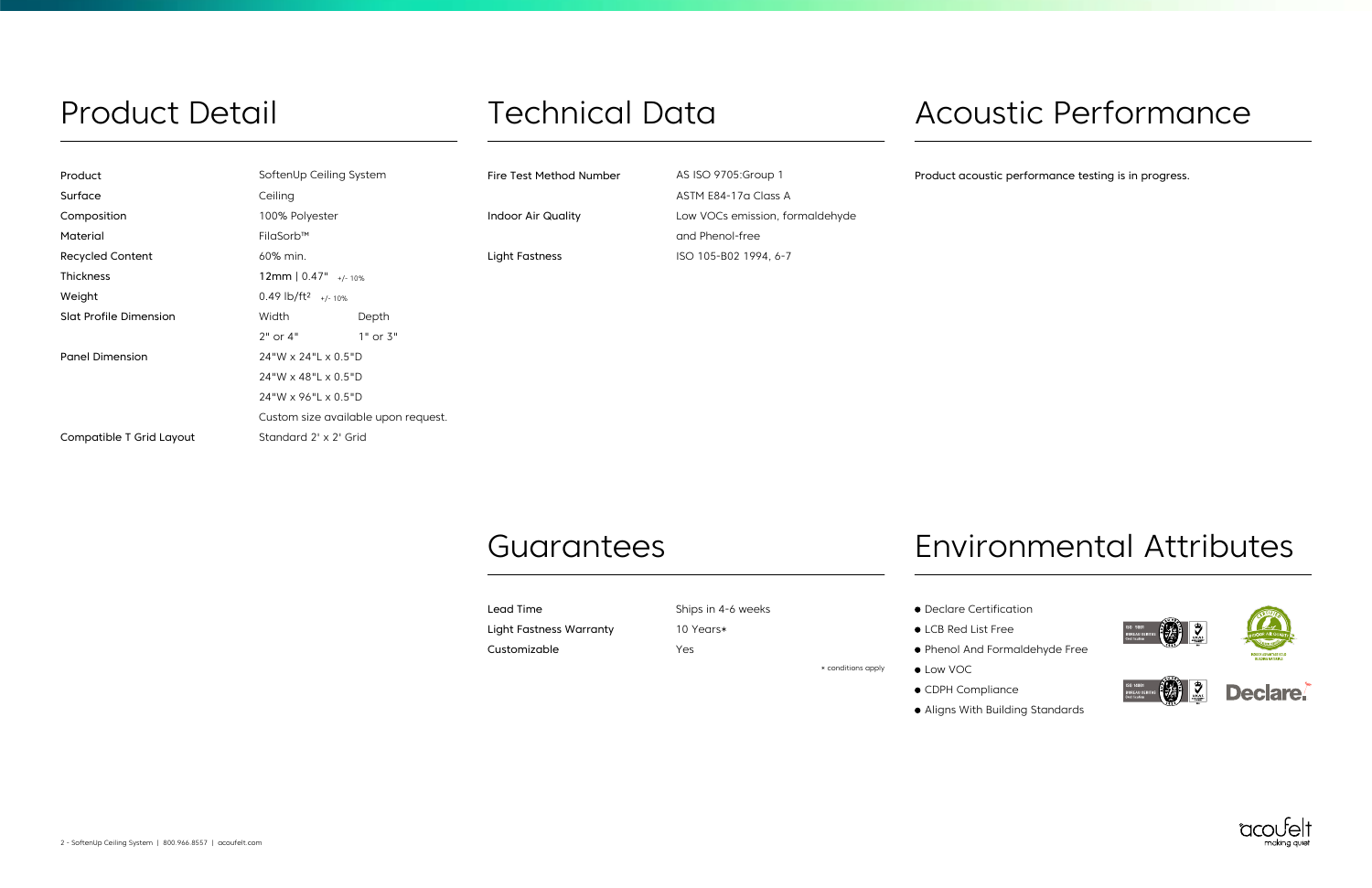

| Color |  |
|-------|--|
| Slat  |  |
| Panel |  |





| T Grid Type (By Others) |                           |  |  |  |
|-------------------------|---------------------------|--|--|--|
|                         | 15/16" Flat               |  |  |  |
|                         | 9/16" Flat                |  |  |  |
|                         | 9/16"<br><b>Bolt Slot</b> |  |  |  |



### Choose Your Option See following pages for details.

### Specifying Process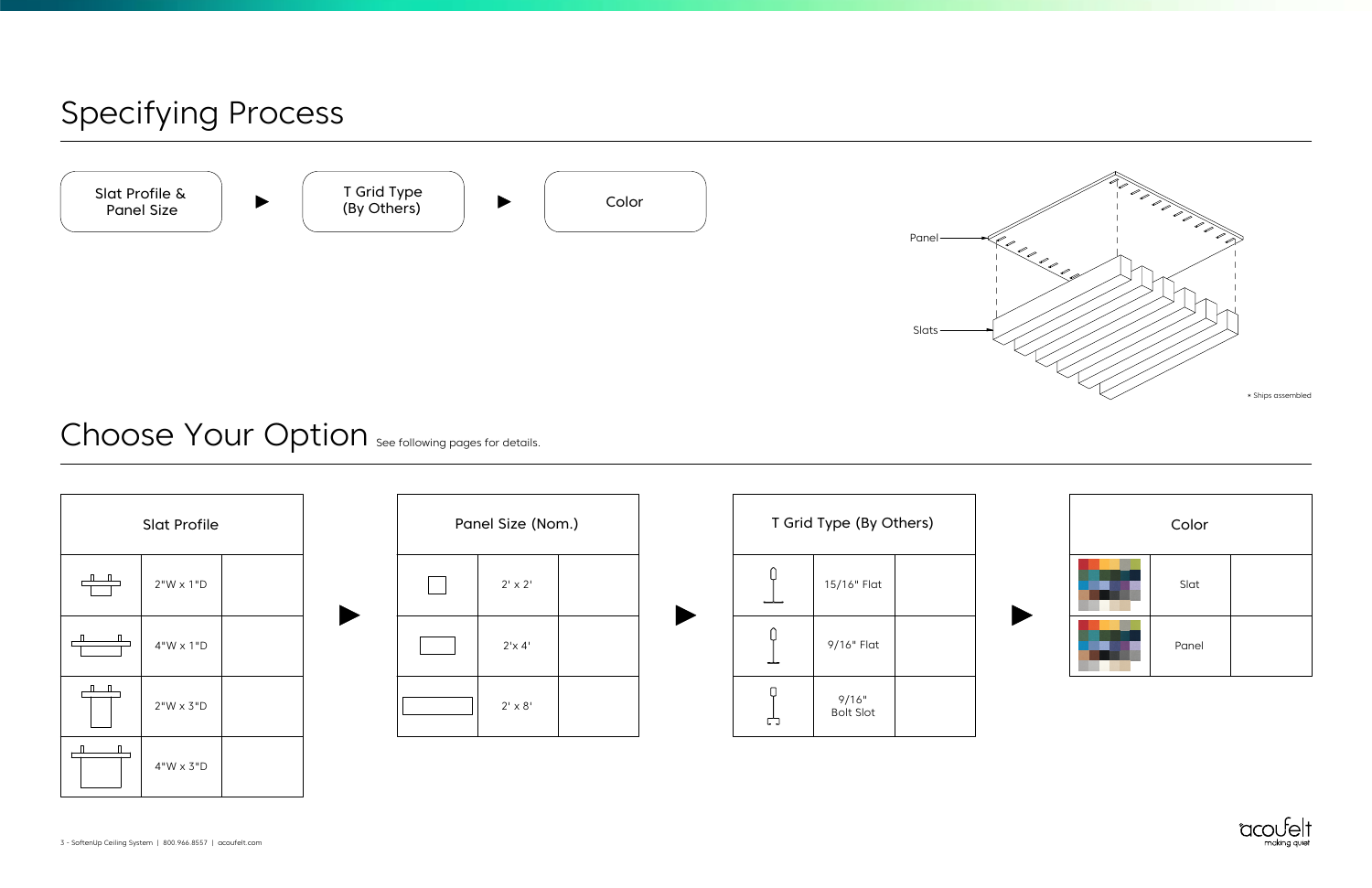| л н. J |                               |                |
|--------|-------------------------------|----------------|
|        |                               |                |
|        |                               |                |
|        | $\qquad \qquad \qquad$        |                |
|        | $\qquad \qquad \qquad \qquad$ |                |
|        | $\qquad \qquad \qquad$        |                |
|        | $\qquad \qquad \qquad$        |                |
|        | $=$                           |                |
|        | $- -$                         | e de la propie |
|        | $\qquad \qquad \qquad$        |                |
|        | $\qquad \qquad \qquad$        |                |
|        | $- -$                         |                |
|        | $=$                           |                |
|        | $=$                           |                |
|        | $\qquad \qquad \qquad$        |                |
|        |                               |                |
|        |                               |                |
|        |                               |                |
|        |                               |                |
|        |                               |                |







TYP. Connection Tabs



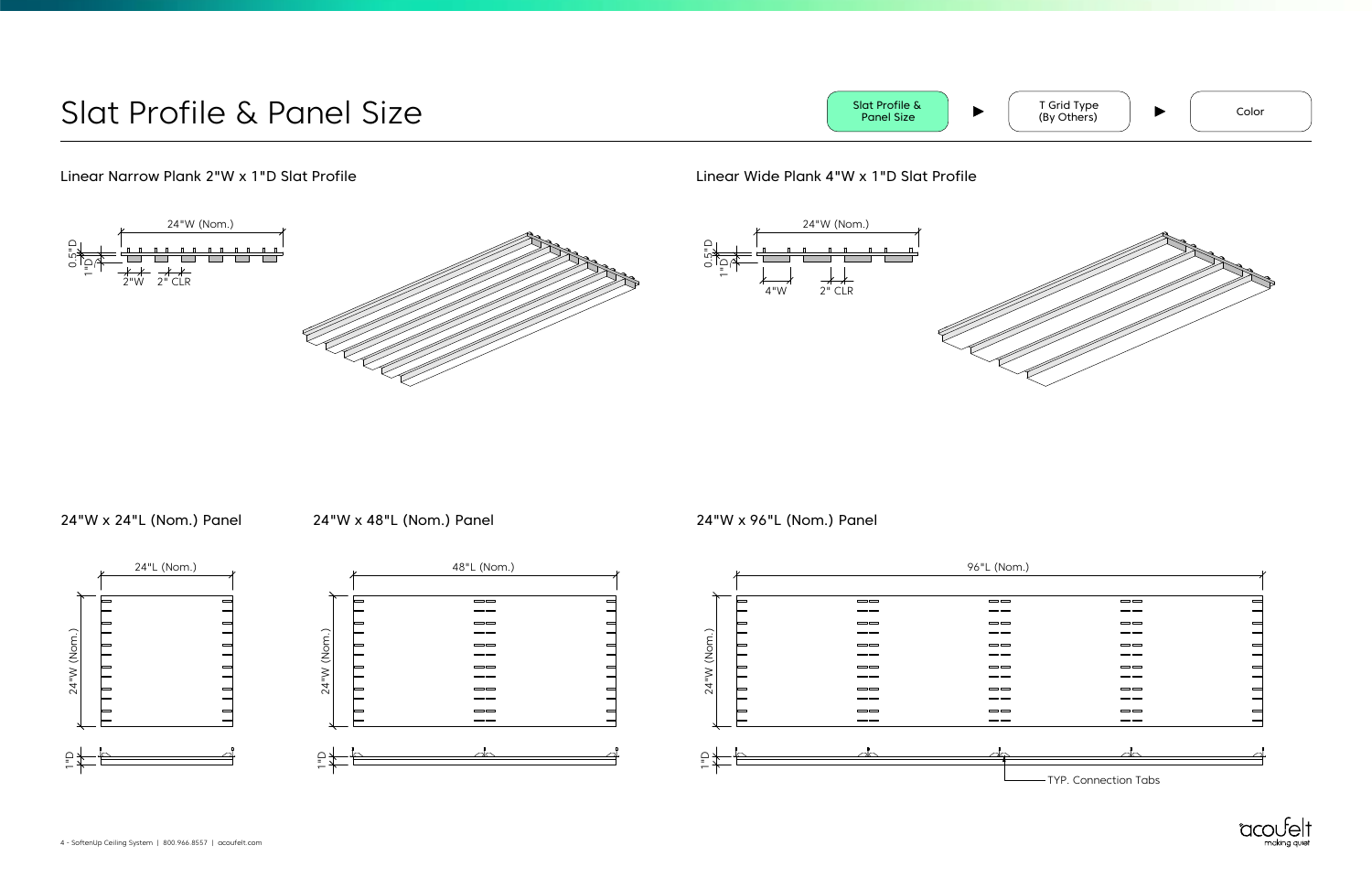











TYP. Connection Tabs



2"W 2" CLR

 $\Omega$ 

4"W

ם<br>מ

 $\overline{2}$ " CLR

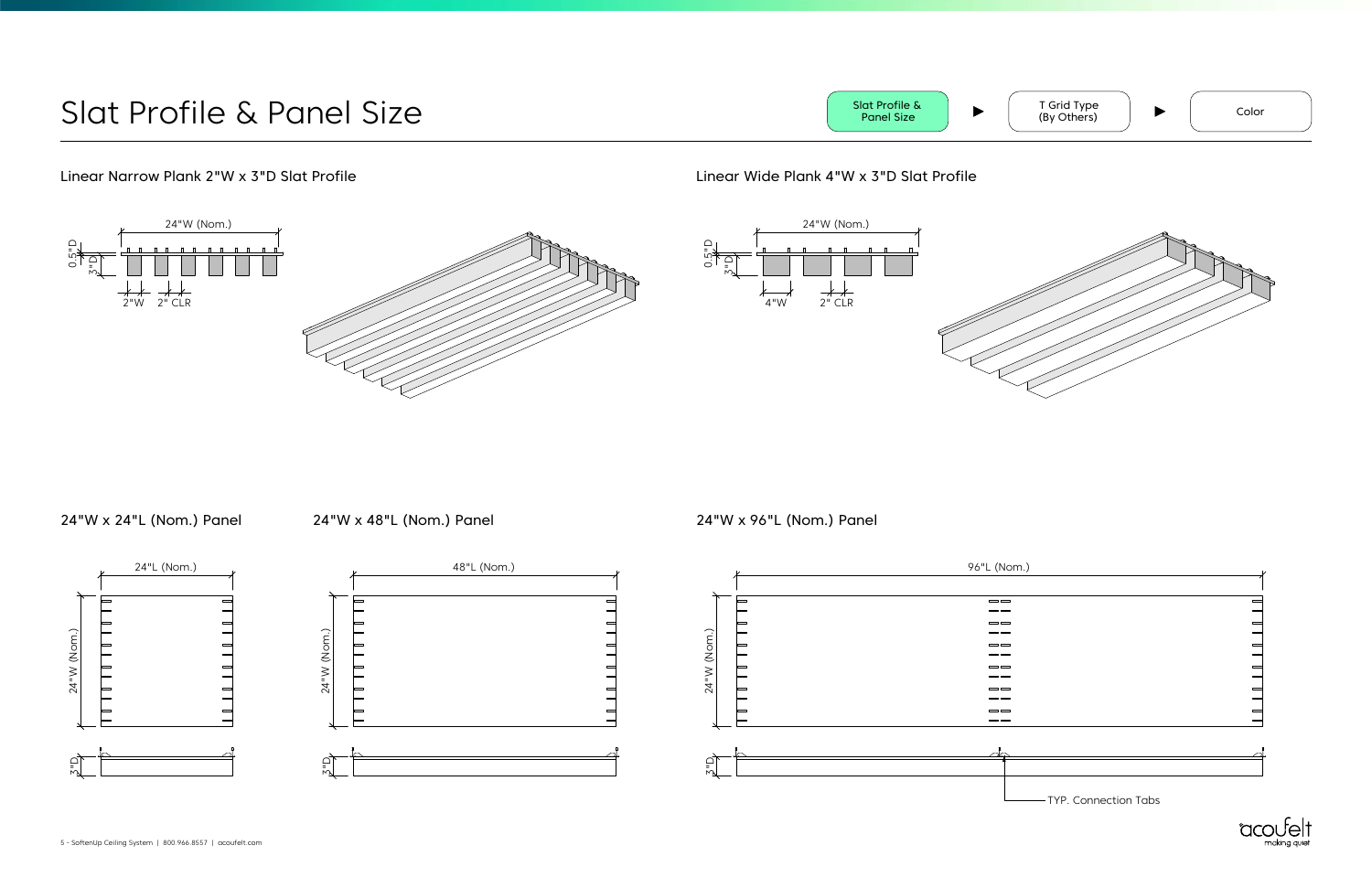

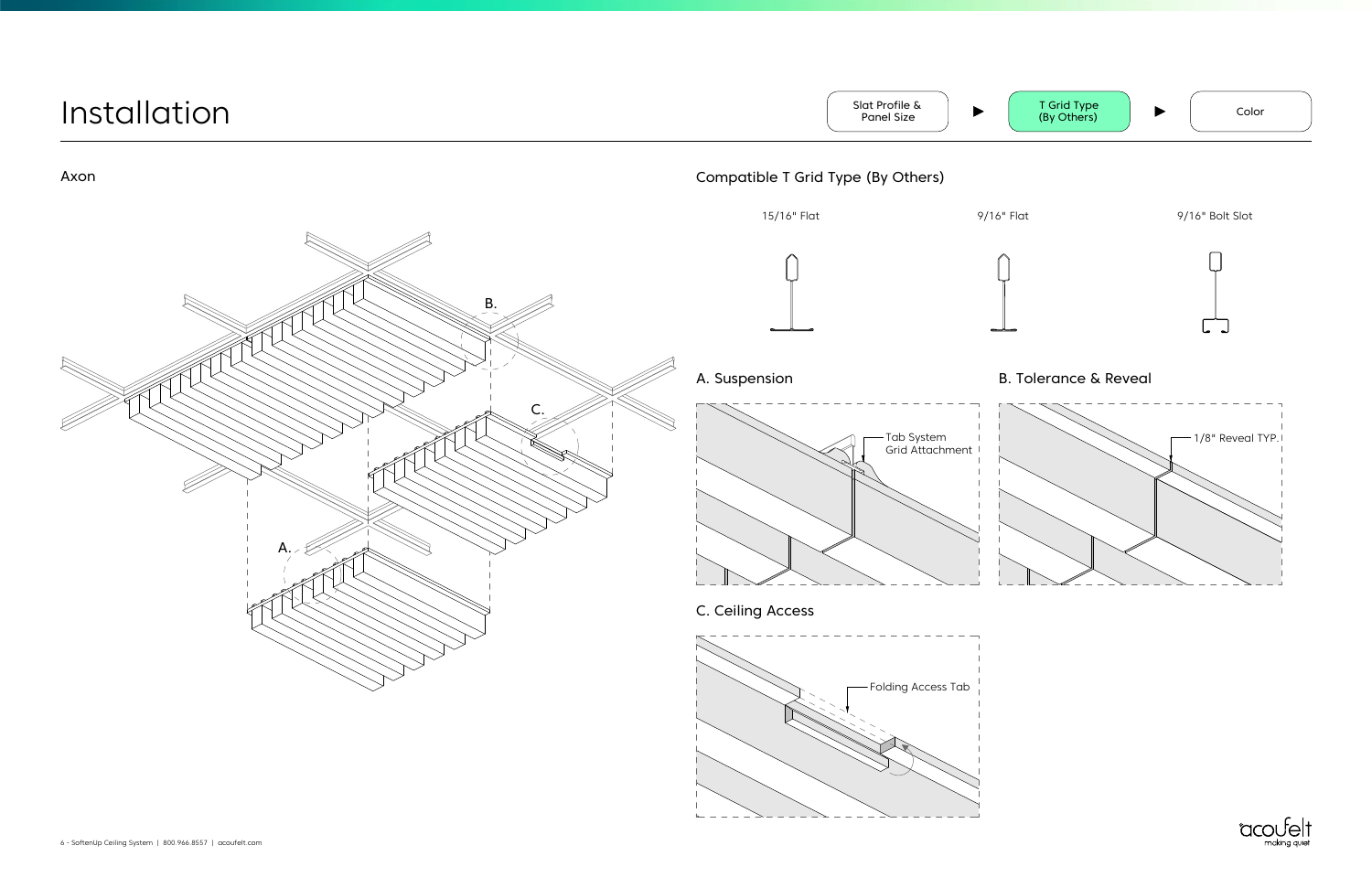Color



Peppercorn PE22









\*For dark panels, dark drop ceiling grids (not provided by Acoufelt) are recommended but not required.

#### T Grid Type (By Others)



 $\blacktriangleright$ 



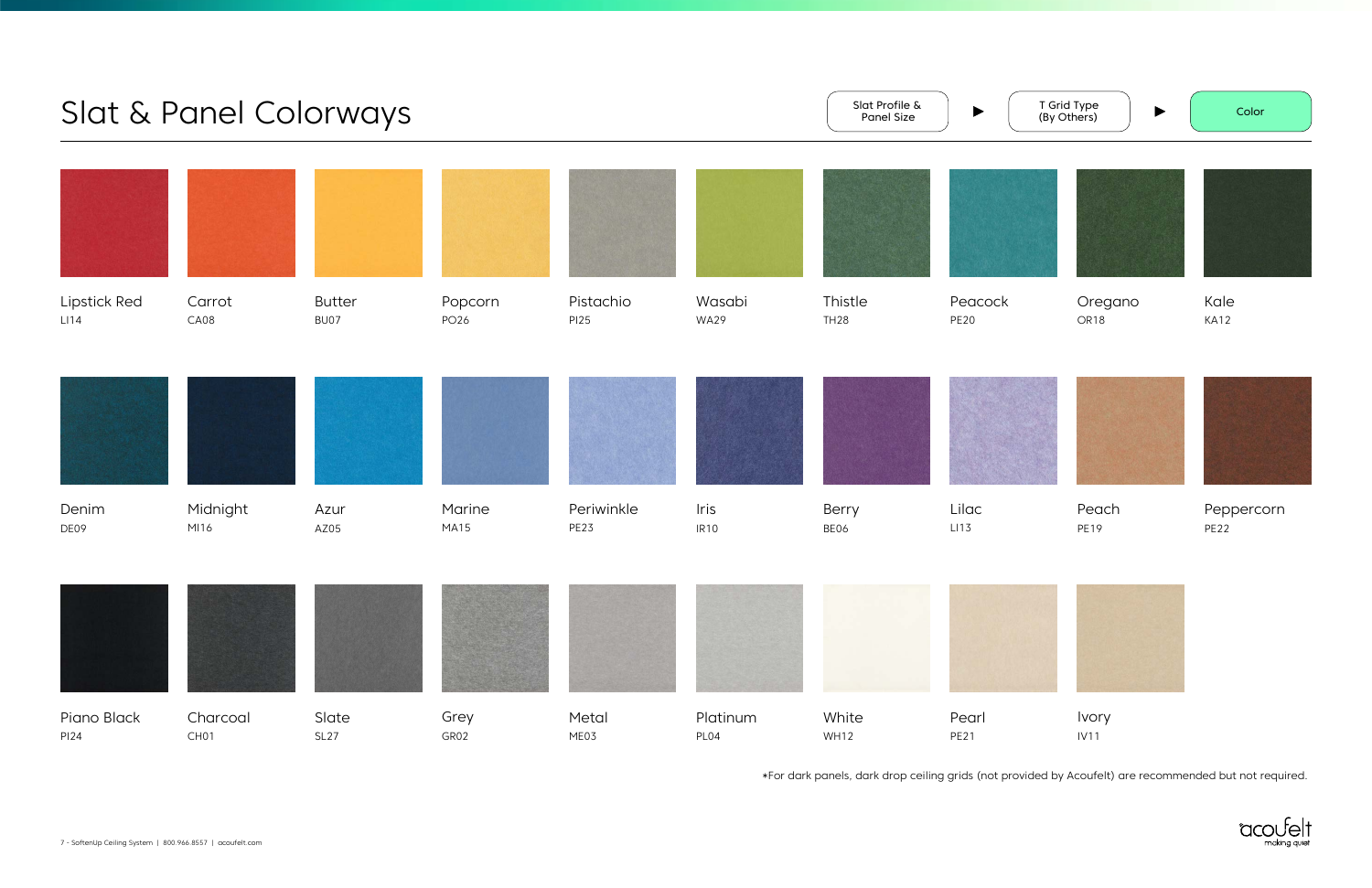







# Recommended Layouts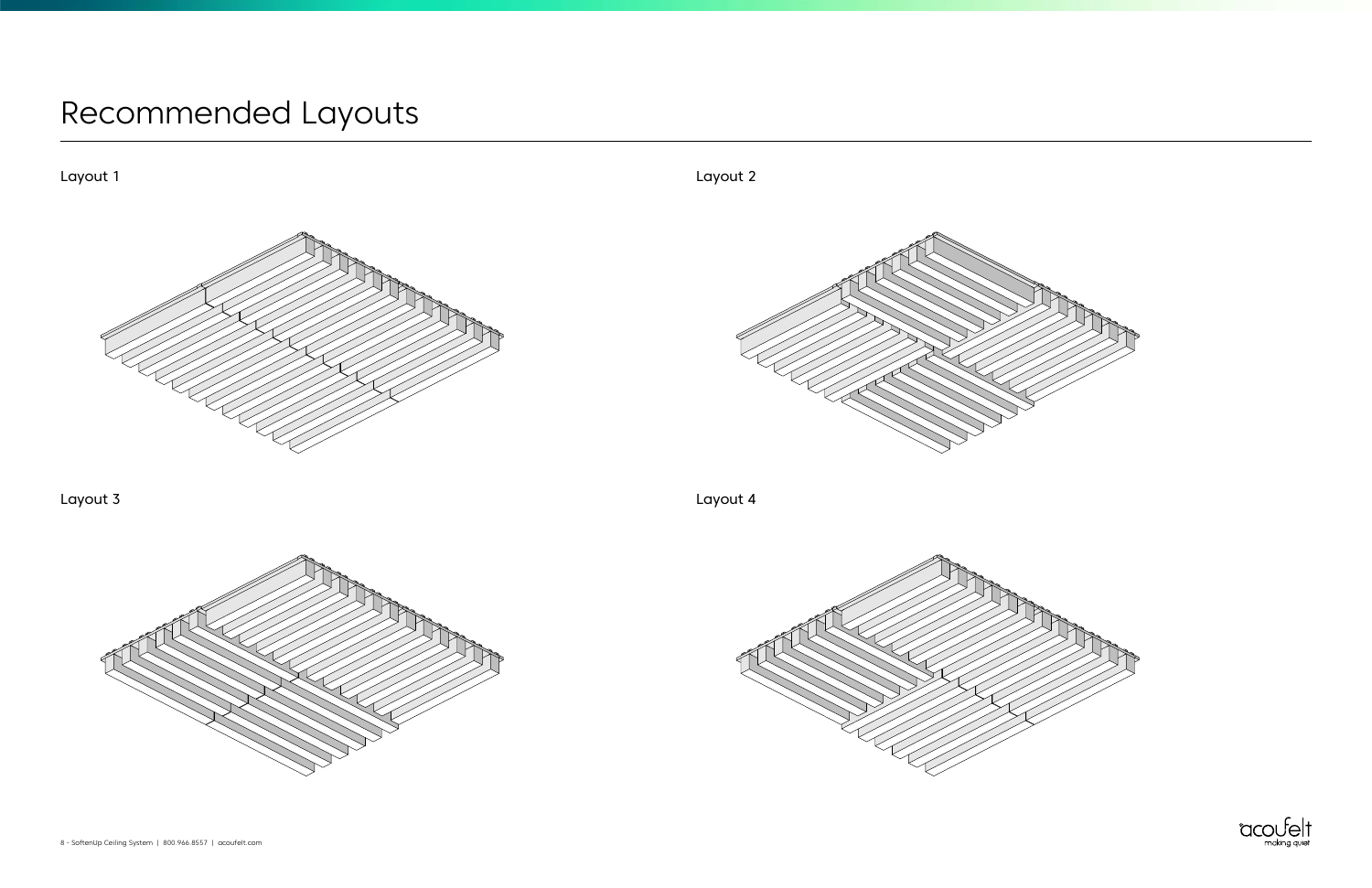### 2' x 2', 2' x 4' Grid Light



\*Cut On-Site

#### \* Cut On-Site (Between Slats)

Drop Pendant Light

Recessed Light



\* Cut On-Site (Between Slats)



## Lighting Coordination

Grid Mounted Light (Track, Pendant)

A. Cut-Out For Stem(s)\*